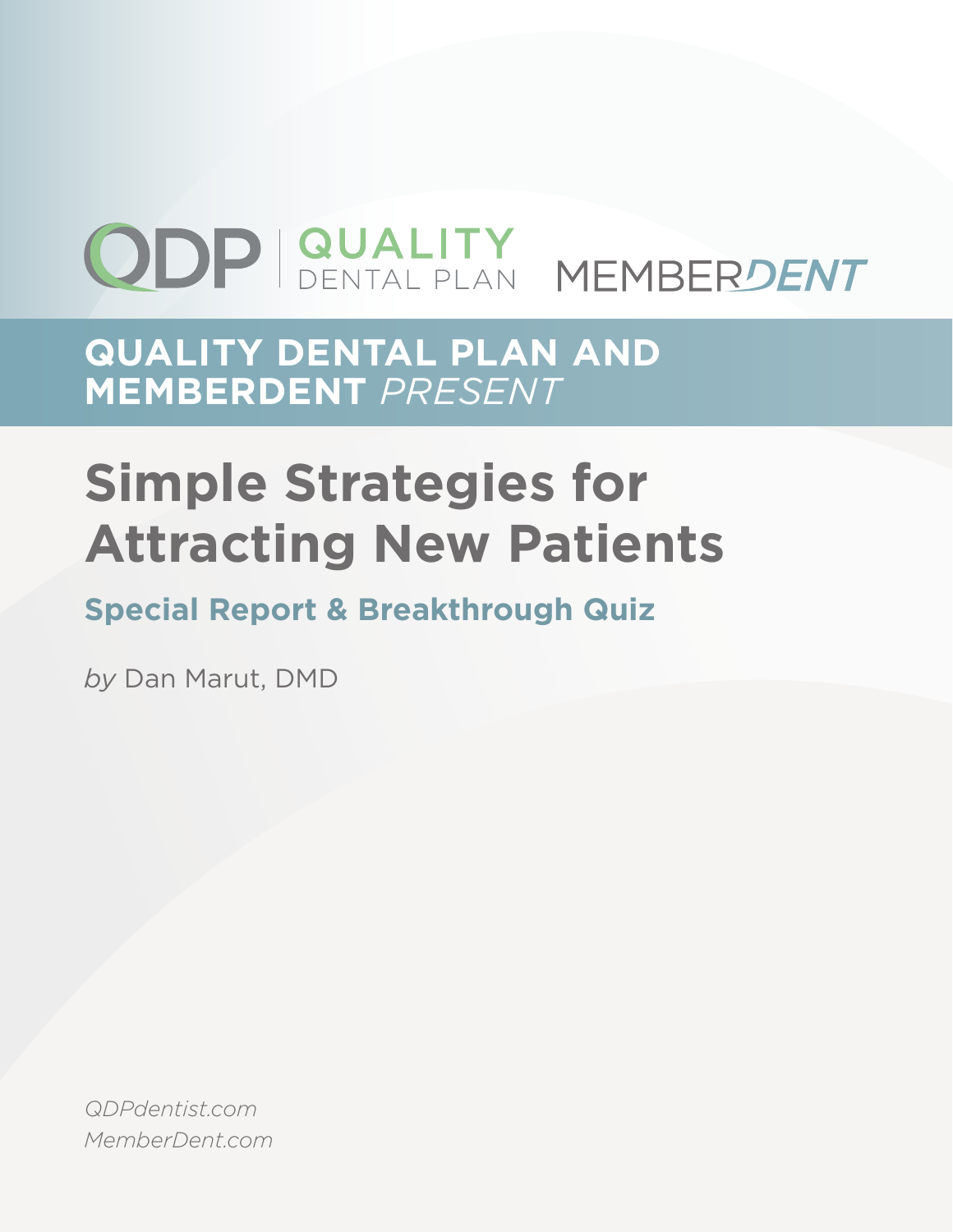## **SIMPLE STRATEGIES FOR ATTRACTING NEW PATIENTS**

New patients are essential for the health of any practice. They ensure your business keeps growing, provide new opportunities for treatment and possess friends and family members whom they can refer. The problem is that they aren't always easy to attract and retain.

Many of your potential patients already have a dentist that they're happy with, and those who don't sometimes believe that they don't really need to go to the dentist regularly. And when a new patient does call your practice, it's often because of a dental emergency, and when they find out how much their treatment is going to cost, it feels like they choose the minimum treatment possible — and then you never see them again.

Sound familiar? As dentists, the biggest obstacle we face is ignorance. Most people just don't realize how important our job can be or recognize that maintaining good oral health is a crucial part of preserving your overall health.

Combine that with the frustration of dealing with dental insurance, the cost of treatment today and the fact that virtually no one budgets for dentistry, and you can understand why so many people are wary about going to the dentist. They associate two things with dentistry: pain and expense.

#### **Considering all of this, is it really all that surprising that attracting new patients can be so difficult?**

As individual dentists, we're simply not equipped to change the nation's attitude about dentistry. But what we can do is become the sort of practice that stands out in our community and presents itself to our prospective patients in a way that speaks directly to them by demonstrating that their needs and concerns matter to us. We need to become the sort of dentist who patients can understand and relate to, and often that means putting aside the traditional way of doing business and trying something new and innovative.

At Quality Dental Plan (QDP), we've learned that you can attract new patients without spending thousands of dollars on advertising each month or by signing up for more insurance plans. We decided to look outside of dentistry and into the world of business and retail for solutions, because not only do retailers understand consumer behavior, but they're also frequently our biggest competitors. How so? Well, patients "can't afford" to come in for their preventative care or to go through with your treatment plan, but they're buying smartphones, tablets and high-definition, flat screen TVs. Doesn't it only make sense to see what retailers are doing that you're not...and discover what lessons you can learn from them?

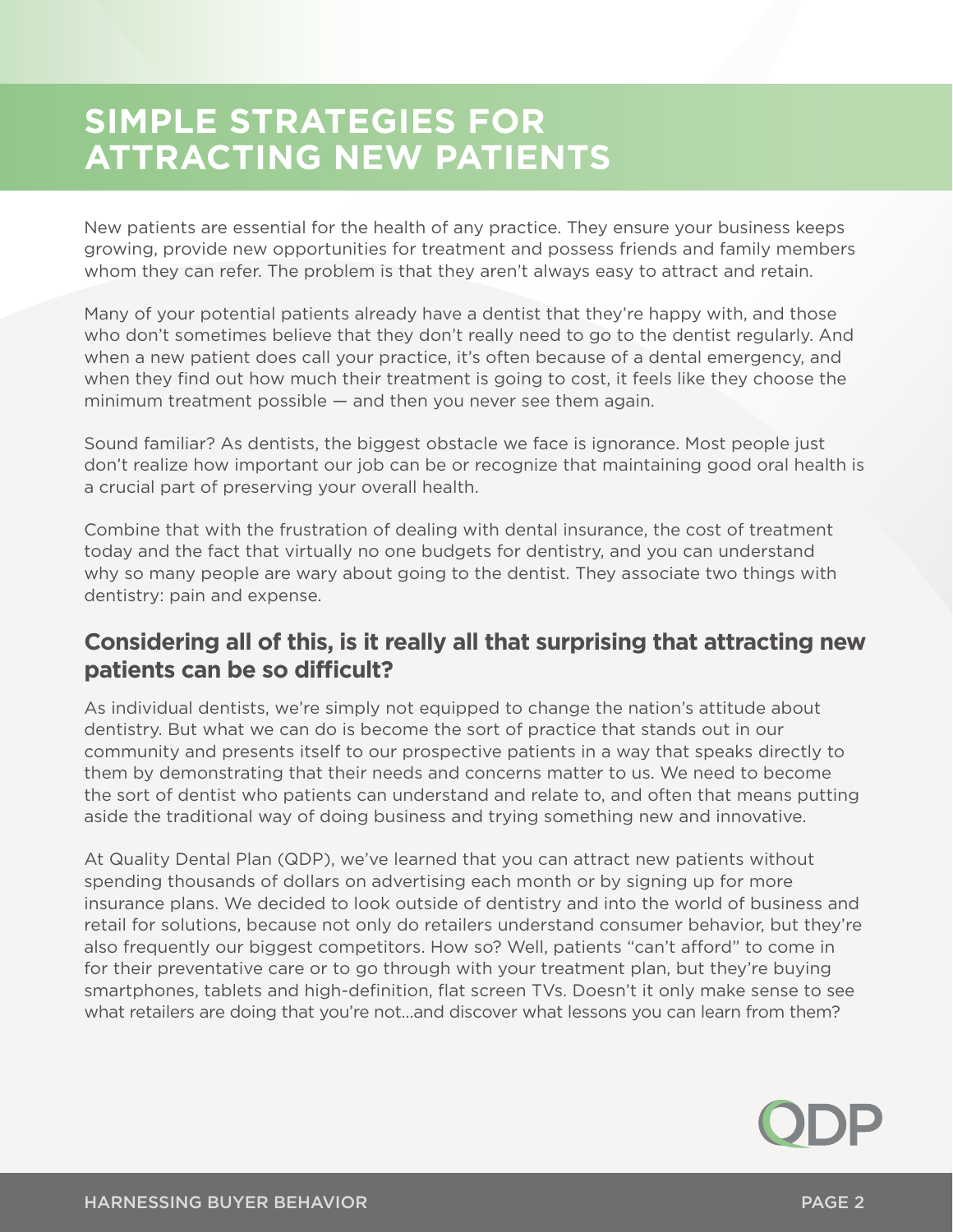## **WHITEPAPER OVERVIEW**

This whitepaper will demonstrate how creating value for your dentistry can attract new patients to your practice in ways you never thought possible. And best of all, just about all of it can be easily adopted in your practice without making any significant changes to how you run your practice.

#### **In this report, we'll examine:**

- » A few of today's business innovators, entrepreneurs and thought leaders that have revolutionized the way business is done
- » How you could implement similar techniques into your practice
- » Why true innovation in dentistry is rare and how this is hurting our business
- » The mindset of a new patient and how to get them to respond to you
- » Tips and suggestions to help you get and hold on to more patients

The next decade is primed to be an important one. As our nation's healthcare system is reformed, we're changing the way our population thinks about their health. Young adults are more health-conscious than ever, while the baby-boomer generation is hitting retirement with the financial means to ensure they can enjoy their sunset years in good health and comfort.

At the same time, we're making great clinical strides, with technological advancements enabling us to deliver even better patient care. With the popularity of dental lasers, the dreaded dental drill finally has an alternative. Digital radiography means we're using a fraction of the radiation on our patients in dental x-rays. CAD/CAM technology is allowing dentists to provide single-visit crowns and restorations, and with new anesthetic techniques, it's finally becoming possible to practice virtually pain-free dentistry.

In other words, the stage is already set for our success. There's never been a better time to be a dentist in America, and over the next ten years, we'll see many innovative and forwardthinking dentists grow their business at unprecedented rates.

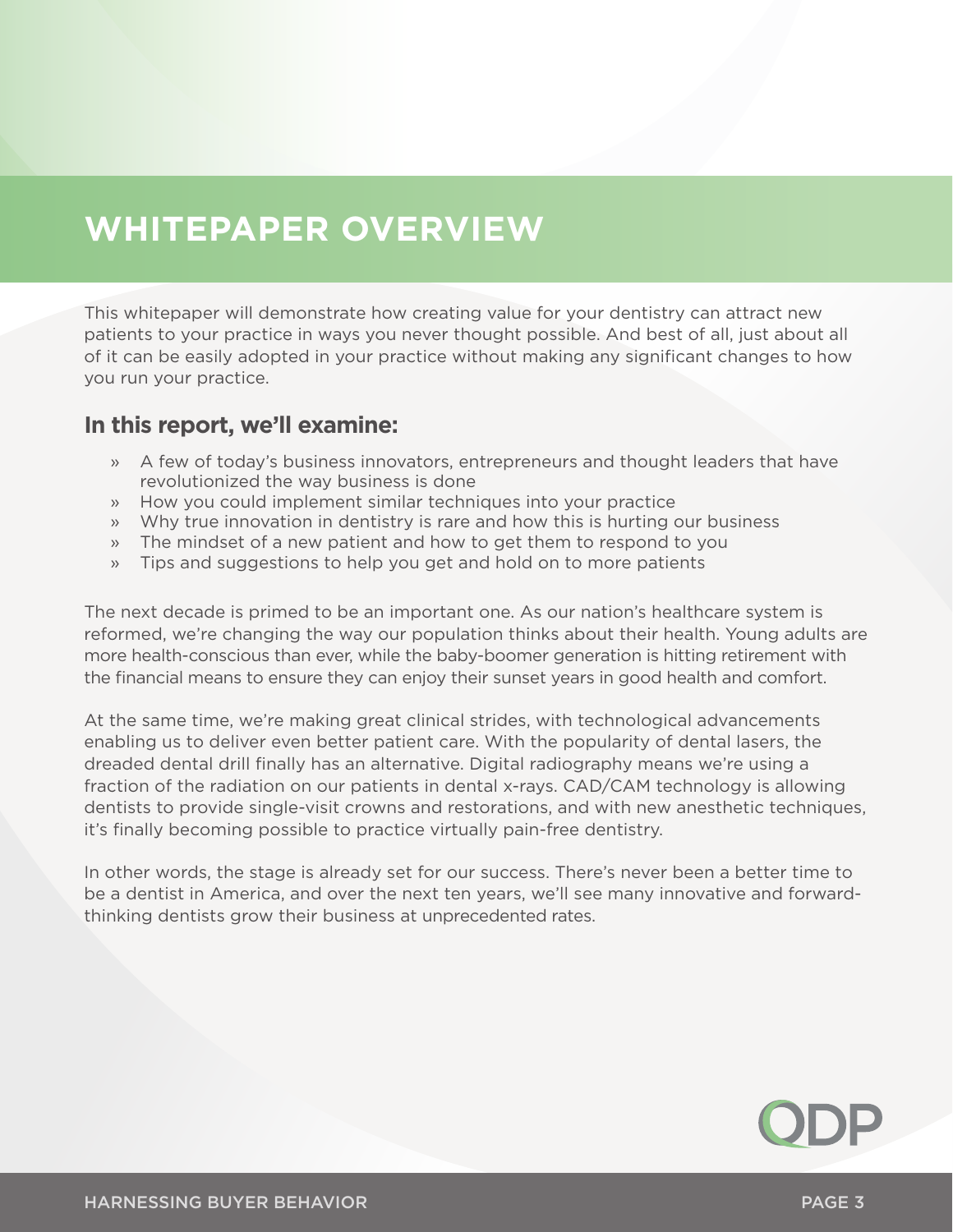**There's no reason you can't be among them. After all, with 50% of Americans currently without a dentist, there are plenty of new patients to go around. But if you'd like to attract your share of them, first you need to rethink some of what you've been doing.**

## **THE NEWER, ROUNDER WHEEL**

The most common path to success is to reinvent the wheel. Yes, I realize that seems unlikely, but I assure you it's the truth. Look at the most popular products available right now. Most of them are basically new approaches to an already existing system.

Remember when a phone was just a phone? Now it's a calendar, camera, alarm clock, computer, modem, flashlight, video game system, personal stereo and more. In fact, how many people regularly use their iPhones, Blackberrys and Droids exclusively for making actual phone calls? Fewer and fewer, I'd imagine.

And what's an iPad other than a simpler, more lightweight laptop with a touchscreen keyboard? What is Facebook besides an elaborate, personal bulletin board system? What's an MP3 player other than a pocket jukebox?

Success is built on taking something that already exists and making it better, or applying it in a way that's never been seen before. That's the essence of innovation, and it's no different in dentistry.

#### **There's a shift going on in the business world:**

- » Marketing models have changed
- » Consumers expect greater value for their dollar
- » Sales have become more consultative and less pressured
- » Businesses are reevaluating the way that they operate, and experimenting with unique shifts in their corporate culture
- » Companies are attracting consumers through non-traditional means since traditional avenues like advertising have become less effective
- » Consumers are interacting with businesses more directly and can more greatly impact how the companies are viewed by others

This shift has spelled trouble for some, but other companies have adapted to the changes and thrived.

Apple emerged from Microsoft's shadow to become one of the most beloved brands in America, inspiring a remarkably loyal fan base that now numbers well into the millions.

Google went from being just another search engine to one of the most trusted names online. Their company name isn't just their identity; it's become a verb that's synonymous with Web searching. We don't just search online for something, we Google it.

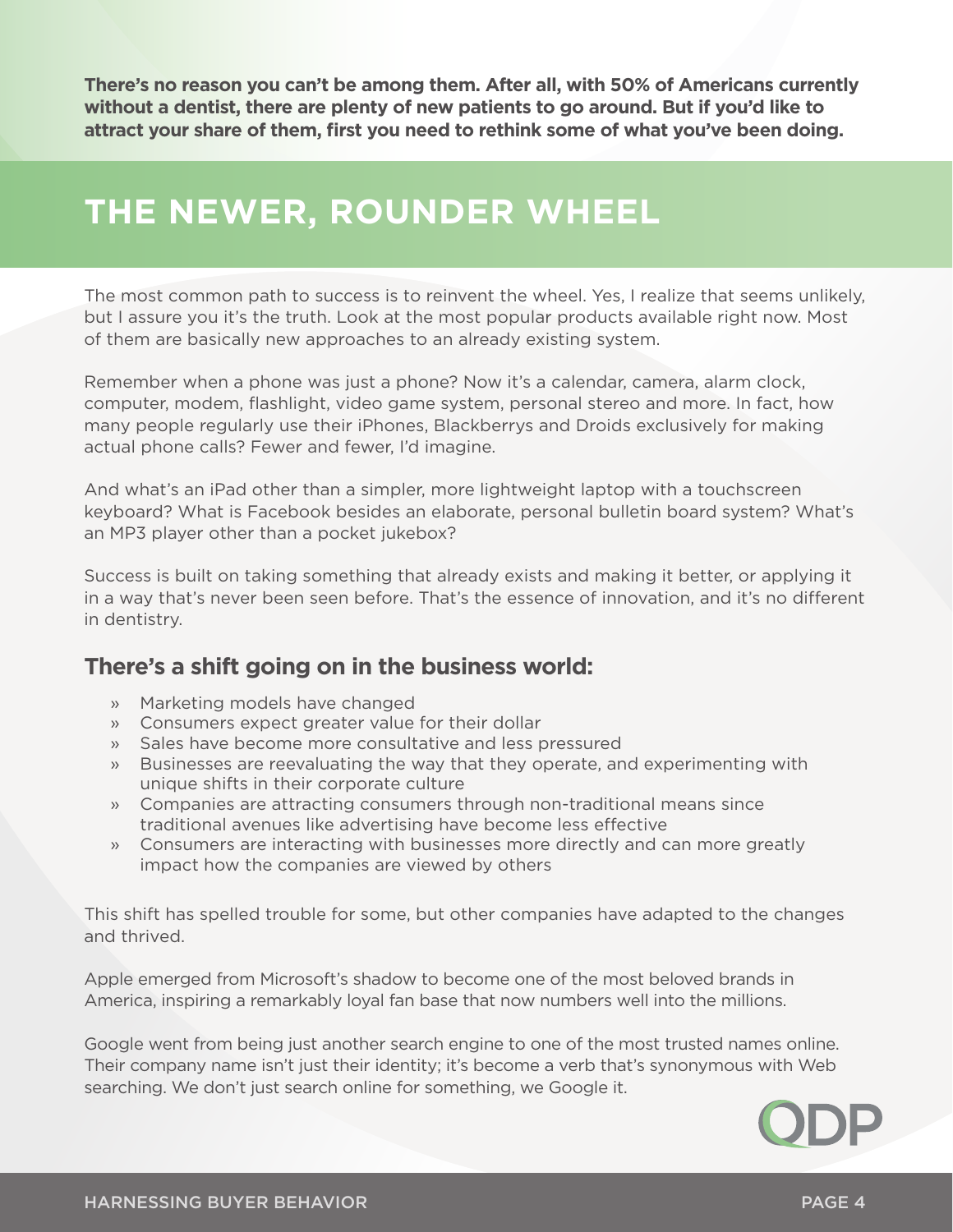Apple didn't invent the personal computer and Google didn't invent the search engine they just perfected them. And they're hardly the only companies to find remarkable success doing this.

Virgin Airlines and Zappos took two of the more pedestrian businesses out there commercial air travel and online shoe retail, respectively – and made them fun and unique. They changed the rules of the game.

A flight on Virgin America isn't just a mode of transportation, it's an experience. From the lounge-like atmosphere of their check-in counter to the elaborately prepared meals they serve on their flights, it's all been designed to surprise and please you every step of the way.

Along the same lines, buying shoes online at Zappos.com isn't just convenient and affordable, it's also a fun experience punctuated with lighthearted video descriptions and personal blogs written by employees who are clearly having a blast working there.

If an airline and an online shoe store can transform a familiar business into something fun and original, then so can a dental practice. And in doing so, you can inspire remarkable loyalty.

#### **Let's look at one final example.**

FedEx began in 1971 with a very simple mission: to deliver packages quicker than the United States Postal Service. Two years later they began shipping overnight and the rest was history. Now they employ over 280,000 people worldwide and take in over \$30 billion a year. They've shown innovation all throughout their history. They were the first shipping company to track parcels, and later became the first company to allow customers to track their packages online.

They showed us that clients will pay more for better value and better service.

The post office can ship anywhere that FedEx can and at a fraction of the price. But people trust FedEx and believe that shipping with them is better than shipping with the postal service. A large part of this is due to FedEx's innovation, but part of it is also due to their superior customer service and convenient locations.

In other words, FedEx's success is due in part to being ahead of the game in their industry, and also to truly offering a superior experience. There's a perceived value that's enhanced by an actual better product. Now is this better product worth the far higher price it costs to ship with FedEx than with USPS? That's debatable, but what you can't argue with is their success.

In fact, FedEx's biggest competitor once may have been the postal service, but now they're FedEx's biggest client! FedEx has an exclusive contract with USPS to transport all of their Priority and Express Mail through 2013.

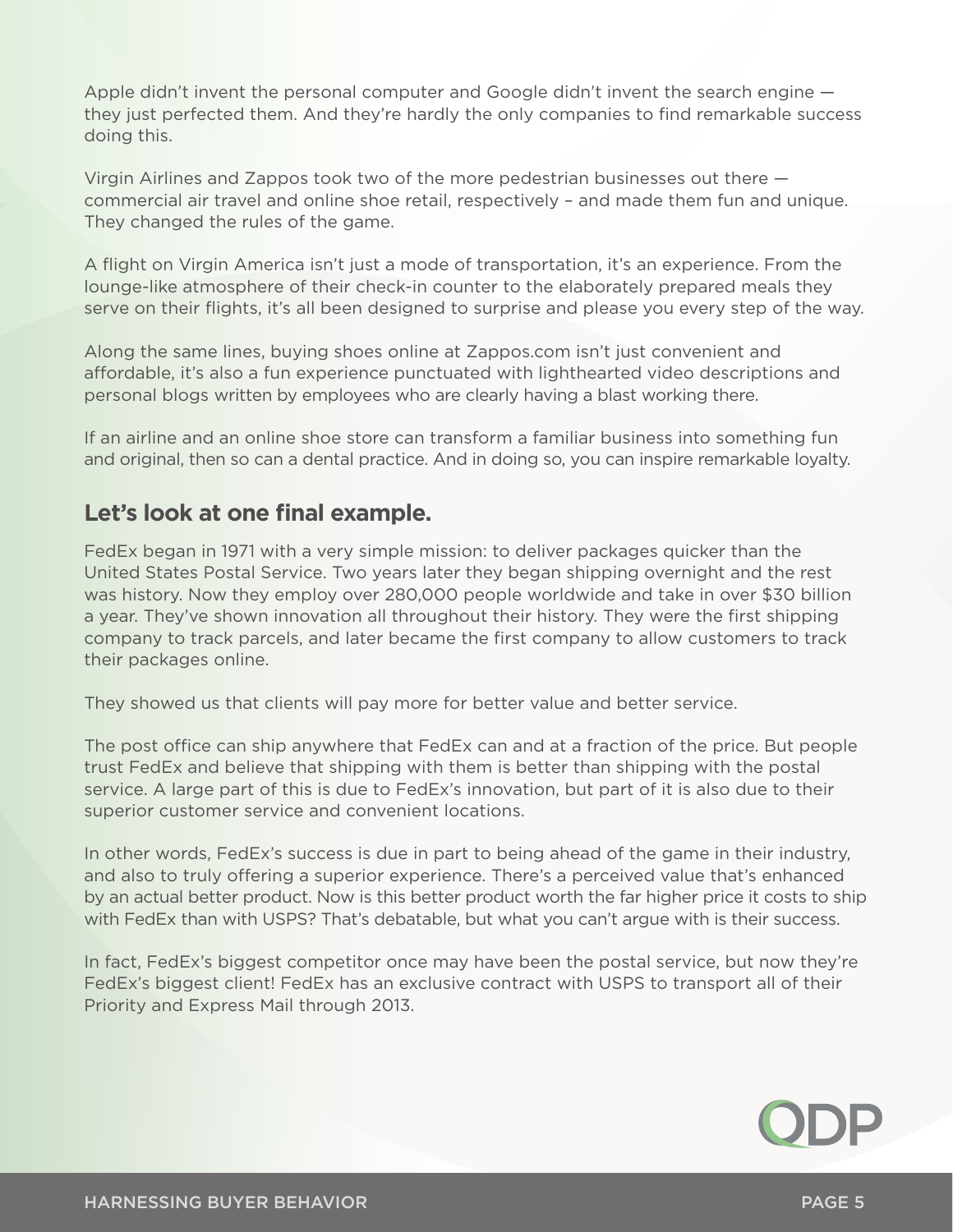## **WHAT LESSONS CAN WE LEARN FROM INNOVATORS LIKE APPLE, GOOGLE, VIRGIN AIRLINES, ZAPPOS AND FEDEX?**

- » Even companies that traditionally felt no need to innovate are seeing that they must
- » Buyers are very selective about where they spend their money and choose innovative companies over traditional ones
- » Consumers are willing to pay more for what they value
- » Innovation inspires loyalty and remarkable word of mouth
- » People aren't afraid of new things in fact, they often readily embrace them

#### **Innovators:**

- » Take an existing need and deliver it in a different way
- » Make their business fun and interesting
- » Provide a superior product and customer service

#### **Bringing Innovation (and Patients) to Dentistry**

So how do we take the same strategies employed by companies like Google and FedEx, and apply them to dentistry? After all, a dental practice is nothing like a search engine or a shipping company, right?

No, it isn't, but your customers are the same. People are the one constant in any business you're in. Your success or failure depends on attracting people to your business and convincing them to spend money on you, and in that regard, their behavior when it comes to your practice is no different than their behavior when sending a package, buying groceries or booking a trip to Paris.

People respond to value and they respond to innovation.

But how do you create value in an established, somewhat static industry like dentistry? And where is there room for innovation? My hunch is that you suspect where at least some improvements can be made in your practice, but how can you be expected to experiment with large changes to your business?

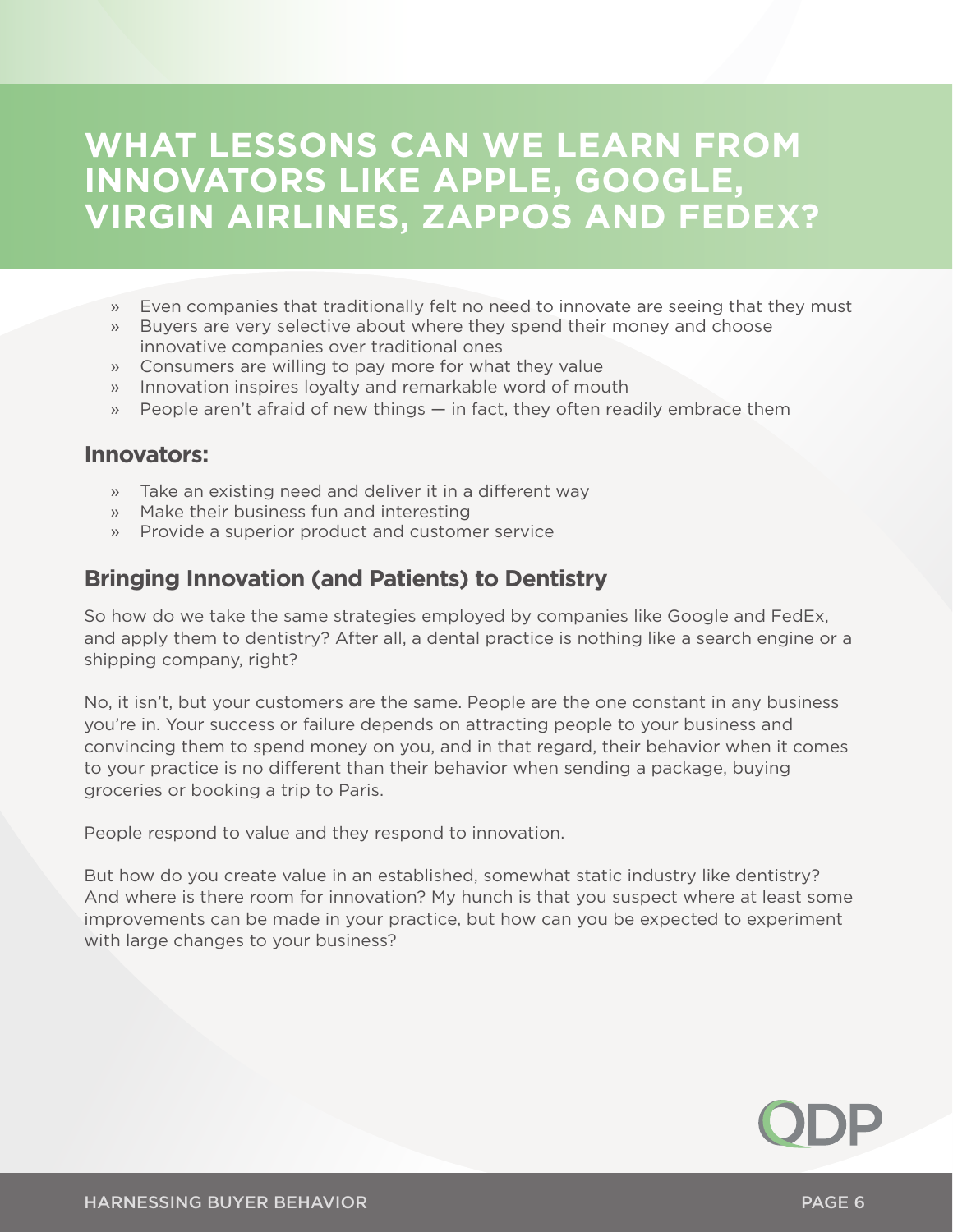After all, if it doesn't work out, it could be disastrous, right?

The fortunate thing for you is that you shouldn't have to experiment much if you just pay attention to the needs of your patients and understand that buyers react to different things today than they did a decade ago.

In other words, they want to be a part of something special that they haven't experienced before. They may be satisfied with less, but don't mistake that for loyalty. If what you provide in your practice is the exact same experience that every dentist provides, then you can expect to lose your patients the moment one of their friends tells them about another dentist in the area who does things differently.

It's the same reason Google has overshadowed Yahoo (as well as all of the other now forgotten search engines out there like Lycos and Dogpile).

So how do you stand out from the pack? Transform from simply being a service provider to running an attraction-based business.

Aaron Ross of Build a Sales Machine helped his previous employer, Salesforce.com, increase their revenue by \$100 million. In his book, Predictable Revenue, Ross builds the case that attraction-based businesses are the wave of the future. He maintains that marketers have created too much noise out there. It's estimated now that the average American is exposed to over 3,000 advertising messages per day.<sup>1</sup> It's hardly surprising then that people tune out the things that don't interest them and tune into things that they find attractive.

An attraction-based business is exactly what it sounds like. It's a business where success is driven by the attraction people have to it. Starbucks is an attraction-based business. Krispy Kreme is attraction-based. These businesses provide more than just coffee and donuts. They provide an entire experience that people are attracted to.

The same strategy can easily work for dentistry. You just need to find out what patients find attractive about dentistry. And believe me, there ARE things that attract them to dentistry. Our problem is that very few of us are providing them!

#### **Attraction-based businesses:**

- » Create word of mouth referrals
- » Provide sustainable income
- » Result in raving fans



<sup>1</sup> The New York Times, Business Day, "Advertising; Ad Clutter: Even in Restrooms Now": http://query.nytimes.com/gst/ fullpage.html?res=940DE5DE1230F93BA25751C0A96E948260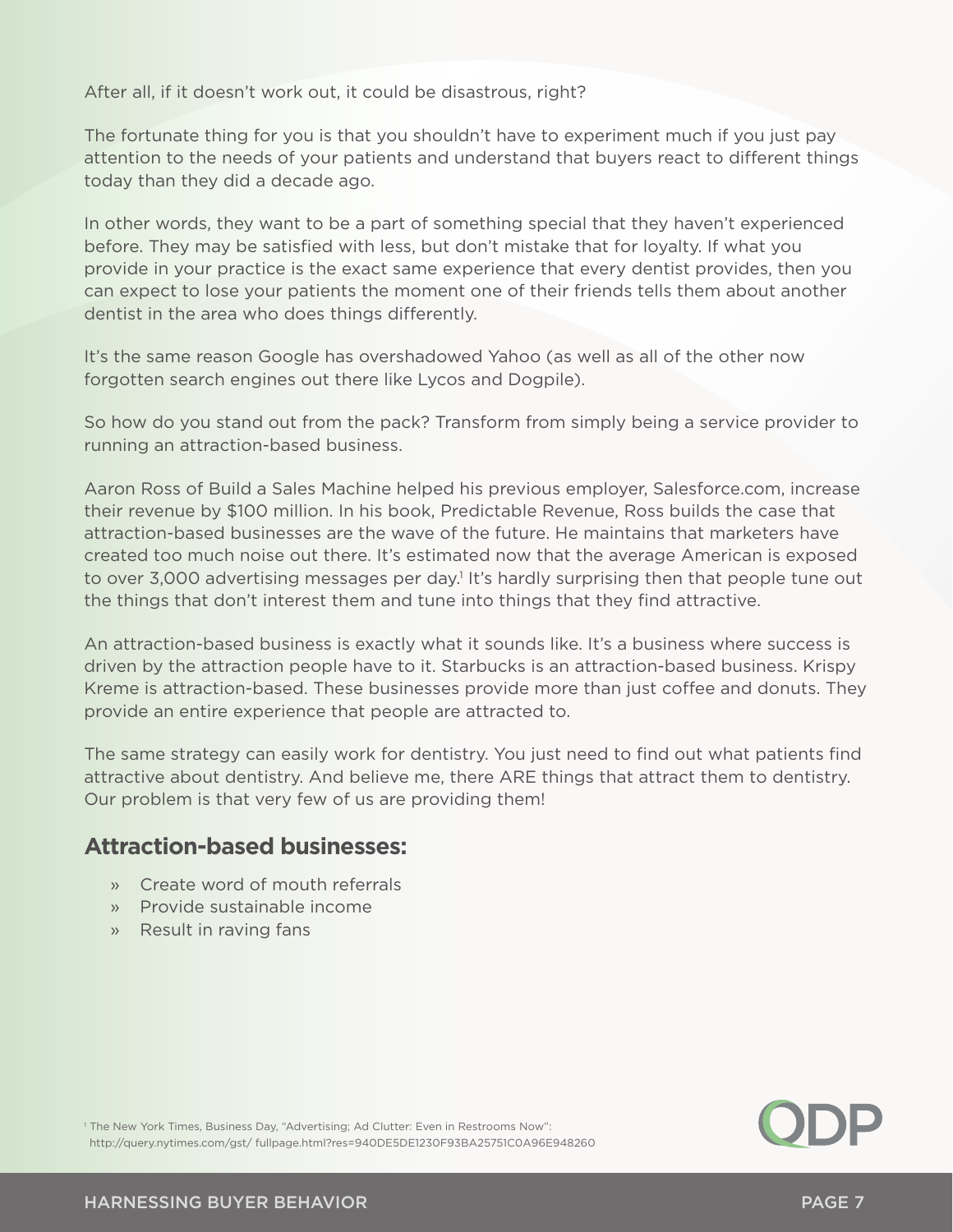QDP and our proprietary MemberDent software is an industry leader in customizing inhouse dental membership plans. MemberDent is ideal for those practices who are needing a software solution for their already existing in-office membership plan. QDP was designed to be a more full-service solution building upon the MemberDent software and including training, operational support and professional marketing.

The number one reason patients give for choosing dentists on the QDP and MemberDent programs are that they find their practices to be profoundly more appealing than other dental practices they had experienced. The QDP/MemberDent practices stood out by offering their patients something they couldn't get at other practices. As a result, the patients' perception of the entire experience of going to the dentist was improved.

#### **But why the reluctance to change? As businesses have been innovating and evolving around us, why has dentistry remained the same for so long?**

There are likely quite a few reasons for this. Healthcare practitioners — dentists included — tend to be conservative, for one. Advertising in dentistry was illegal until the 1980s, and even today is sometimes considered either borderline unethical or a method of last resort by some of the older generation of dentists still in practice.

As dentists, we tend to do things the way they've traditionally been done, even to our own detriment. Even as the world changes around us.

We're also in an industry driven by highly skilled and educated professionals who obtained their degrees in dental surgery rather than business. The best in our field are great doctors, but are they great businessmen? Entrepreneurs and innovators are more often built than born, so it's very possible that an industry resting on the shoulders of men and women whose education focused more on drilling than selling may be at a disadvantage when it comes to business innovation.

However, perhaps the biggest hindrance is that dental practices heavily rely on a system that depends on us being willing to lose money: insurance. The fact is, innovations that bring more fee-for-service patients through your door simply don't benefit the insurance companies.

In fact, any innovation that might result in a large-scale increase in the number of feefor-service dental patients nationwide would likely be actively opposed by the insurance companies. They realize that we don't like serving as providers — we tolerate it. They realize that if there was a way to successfully grow our practices without the need for insurance companies, we would leap at it.

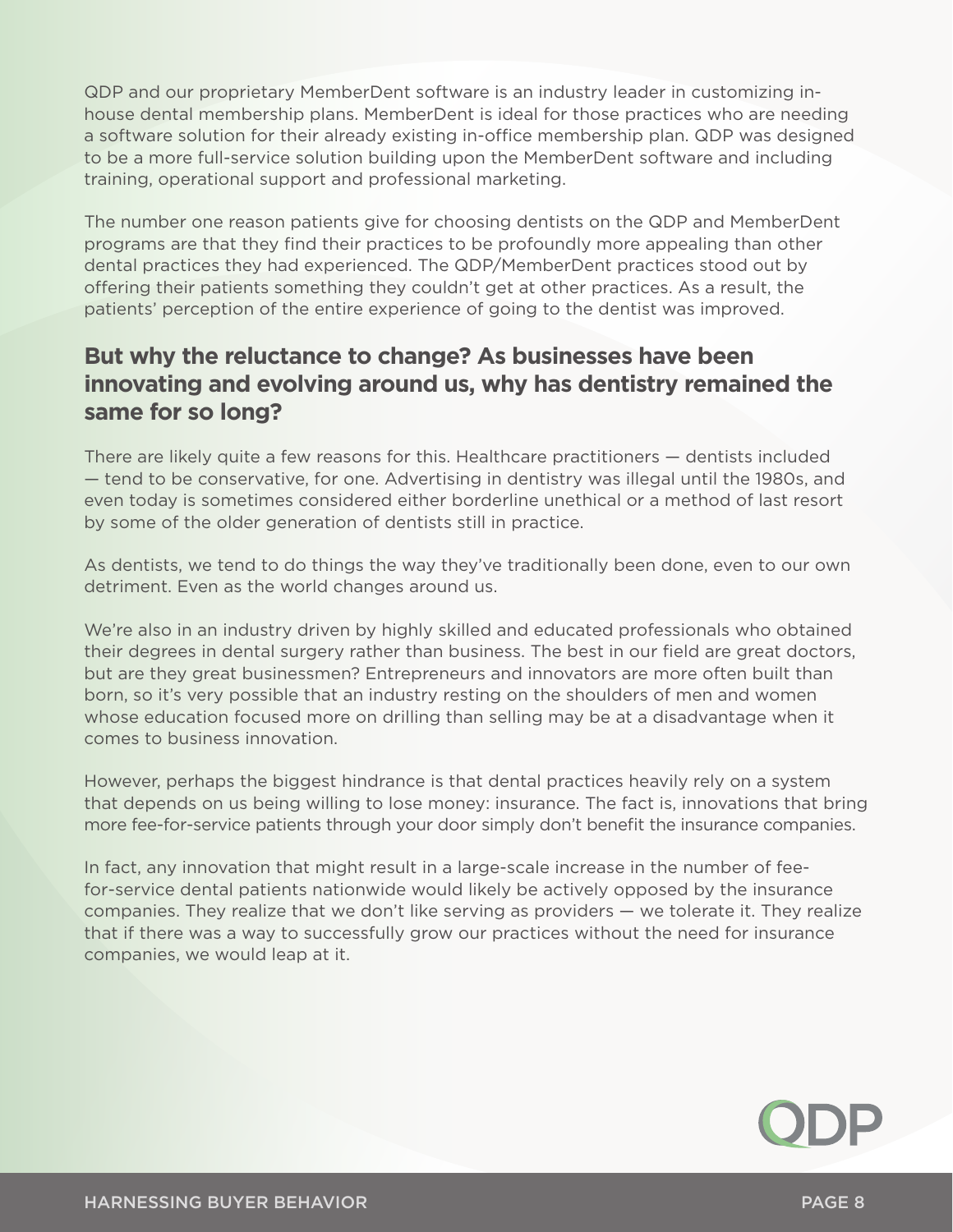#### **Our entire profession is under the yoke of another industry with interests and needs that are fundamentally at odds with ours. Up until now, we've needed them, and in the eyes of many dentists out there, we still do.**

Regardless of why our industry has been slow to innovate, there's no arguing that we need to get comfortable with the idea of change, especially if we want to stay in business as private practitioners. In fact, change is already starting to take place.

Large group practices are becoming more common and can often charge fees considerably lower than single-dentist practices. Obviously, the insurance companies love this, but so do the cost-conscious fee-for-service patients.

Some dentists are expanding the scope of their practices, treating conditions like snoring and sleep apnea as well as more traditional conditions. Others are adopting CAD/CAM and cone beam technology, which give them an advantage over their more traditional competitors, at least in the eyes of the patients.

And that's really what it comes down to. It doesn't matter how you feel about things like this. All that matters is how your patients feel. As dentists, we need to start looking at our business through the eyes of our patients.

#### **How Patients Feel About Dentistry**

Here's rule number one when it comes to new patients, particularly ones who have been avoiding the dentist: they don't see dentistry the same way that you do. You see it as an important part of their overall health. Most of them see routine preventative dental care as optional — something that many are certainly willing to forgo in our current economic climate.

Why? They see dentists as cold, uncaring clinicians who like surprising them with hidden, unnecessary or unexpected costs, and they see the treatment you provide as painful and frightening. The same extends to your office. In the eyes of your patients, dental practices are sterile and unfriendly. Even if this isn't how your practice actually is, it's how they expect it to be.

This patient mindset certainly doesn't make it any easier to get them to call and make an appointment. But don't blame the patients. Their expectations stem from years of misinformation and miscommunication by other dentists. As a profession, we're collectively responsible for the lack of education and understanding about modern dentistry, and now we're paying the price.

The good news is that it's not an irreversible process. Dentists across the nation are winning patient loyalty by thinking like patients and learning the lessons taught to us by innovators outside of dentistry when designing, managing and operating their practices. They're making small, easily implemented changes to their businesses to make their practices more appealing and comfortable to consumers, and they're experiencing profound results.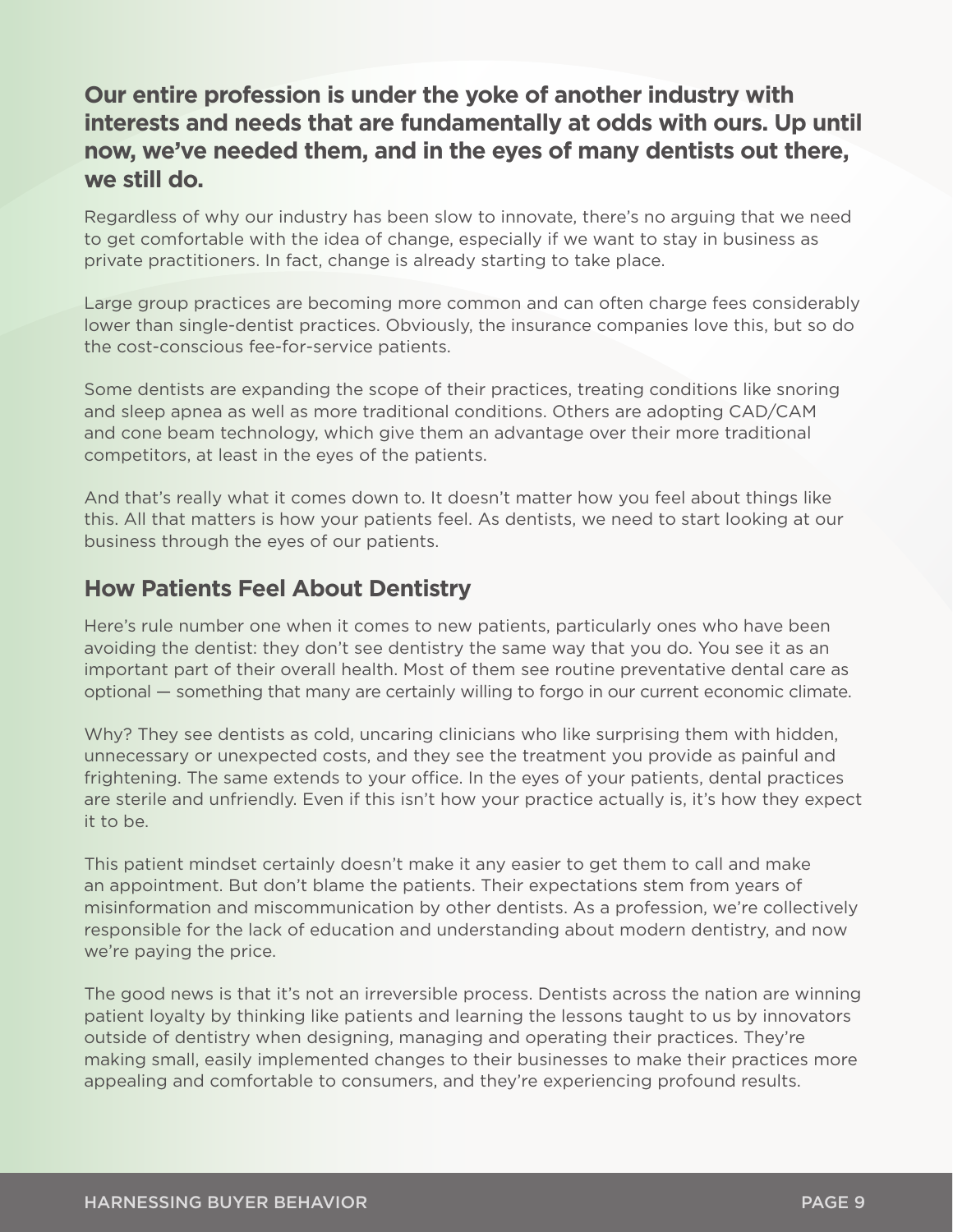**Let's take a look at things you can do to reinvent your practice in a way that creates value for your services and allows you to become more attraction-based.**

#### **1. Be more consultative**

Who would you rather do business with: Someone who takes the time to talk to you about your needs in a genuine effort to help you get what you want, or a pushy salesperson?

Businesses are shifting from what they call a"push model" into more of a"pull model," and you can see why the shift is happening. *(See sidebar.)*

Consumers want to buy from people who understand them. Understanding builds trust between the consumer and retailer (or dentist) and reassures them that you can actually deliver what they want.

Take the time to talk to all of your new patients and really get to know them on a personal level. Make note of personal details such as children's names and their favorite sports team in their patient record. It will allow your team to refer to these details later, giving your service a more personal touch.

When it comes to treatment, clearly explain their options and your recommendation. Don't just explain what the treatment is — tell them why you recommend it and how it will improve their function or their aesthetics.

Avoid clinical language. And more than anything else, resist the urge to push. If you want a patient to elect a porcelain inlay, but they seem to be leaning toward the more affordable composite, explain the reasons why you prefer the porcelain, but be honest about the composite as well.

You're building a relationship for life here, not a quick sale, and if you come off as a salesperson, your patients are going to trust you about as much as they trust salespeople. Which is not at all.

#### **What's the difference between a push model and a pull one?**

#### **Push Marketing**

Push marketing is an active sales approach. It usually involves the process of heavily promoting your products and services directly to your patients and prospective patients, under the assumption that the more you market, or "push" your practice and likely they will buy what you have to offer.

#### **Pull Marketing**

Pull marketing takes a more consultative approach when it comes to connecting with customers. It's all about building a long-term relationship, and that involves patient education and creating demand for your services over time so that patients want to find out more about what you have to offer, and ultimately, to proceed with treatment. But for patients to ask for your services, it's important to recognize that it's your responsibility to fully educate them about their options and the type of treatment you can provide.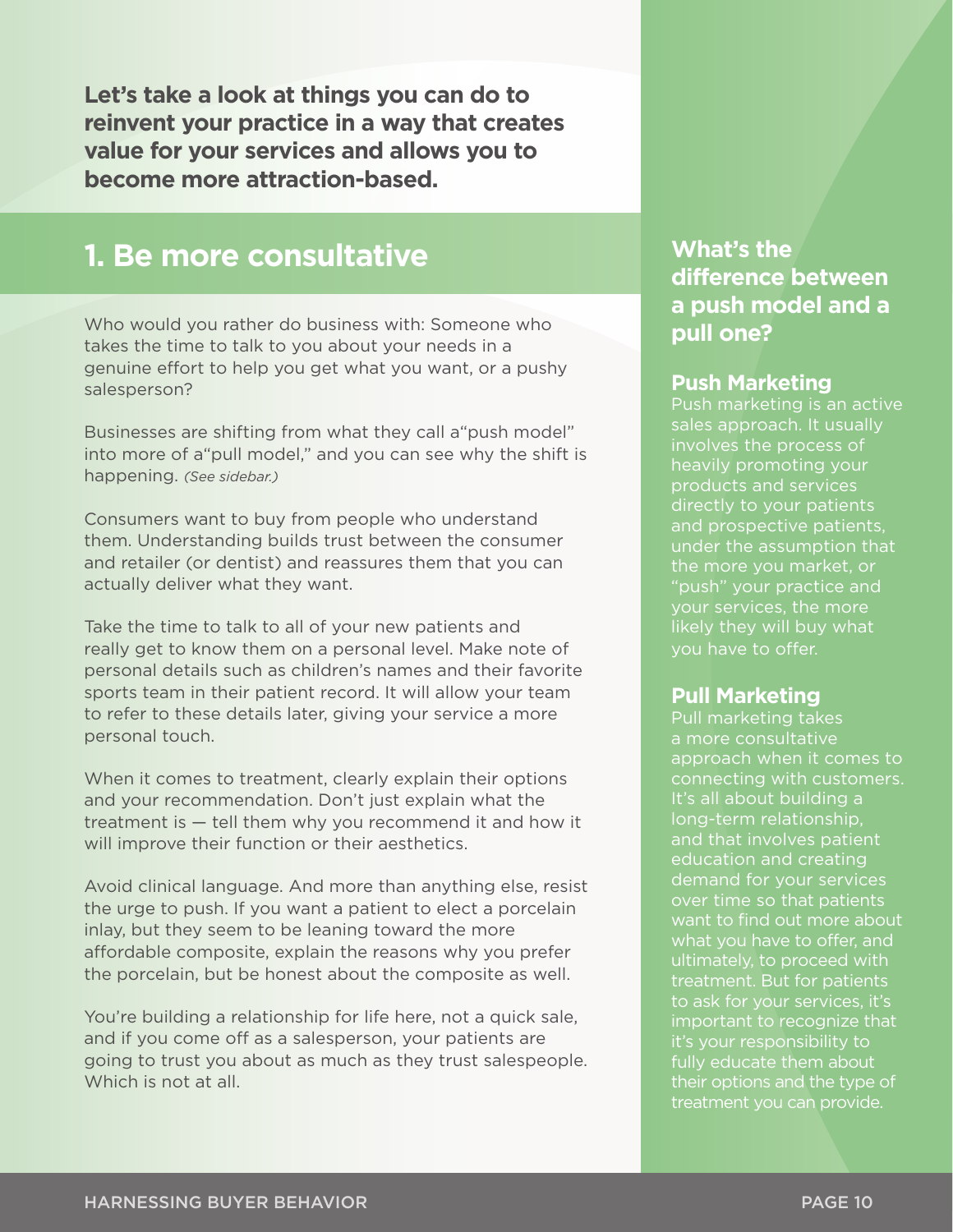## **2. OFFER THEM SOMETHING THEY CAN'T GET ANYWHERE ELSE**

Specialize. Find something to set yourself apart. Look at your local competitors and ask yourself what's missing. Is the nearest dentist who places implants 20 miles away? Maybe you should invest in the training you need to start placing them yourself.

Are all of the dentists in your area catering to families? Maybe you could have some success orienting your practice toward baby boomers. Are most neighboring practices closed on weekends? Try closing on Mondays and working on Saturdays.

Insurance presents a lot of opportunity to offer your patients something new because the "benefits" of having insurance are pretty poor, treatment is often not covered and even when it is, the cost to the patient is still significant… especially when weighed against their annual premiums.

Patients don't like dental insurance any better than we do, but it's still widely seen as their only option for affordable, quality dental care. The third parties haven't exactly set the bar high.

| Let's take a look at the numbers:         |            |  |  |  |
|-------------------------------------------|------------|--|--|--|
| Private Membership yearly cost (example): |            |  |  |  |
| Patient/Employer pays:                    | \$325.00   |  |  |  |
| Doctor Keeps                              | \$325.00   |  |  |  |
| <b>Insurance yearly cost:</b>             |            |  |  |  |
| Patient/Employer pays:                    | \$1,200.00 |  |  |  |
| Doctor Keeps                              | \$325.00   |  |  |  |
| Employer saves:                           | \$875.00   |  |  |  |

#### *Communication tip*

Share what you can do for new patients within the first few minutes of their first interaction with you. It allows patients to opt-in or out quickly to what you're offering.

 $12$  http://www.usatoday.com/money/workplace/2009-04-06-employers-cut-workplace/2009-04-06-employers-cut-worker-benefits-cut-worker-benefits-cut-worker-benefits-cut-worker-benefits-cut-worker-benefits-cut-worker-benefitswhere we put the fun into dentistry."  $\blacksquare$ This is something that can even be said at the beginning of every phone call."Thank you for calling Dr. Smith's office,

#### **Don't ever do the ABCs (Always Be Closing) of sales.**

*Glengarry Glen Ross* that looks at the often cutthroat world of competitive sales, but its famous line — ABC: Always Be Closing — is dated. Patients don't want to be told what to do. They want to make informed decisions that allow them to gain some sense of control over their otherwise hectic lives. By listening to them and gaining a clear understanding of their needs, they come away feeling much more confident that you're a good fit for them. They feel in control and are reassured that they chose wisely in picking you as their dentist. As a result, they'll be more loyal and stay with your practice longer because they feel less pressured and fully in control of their oral health.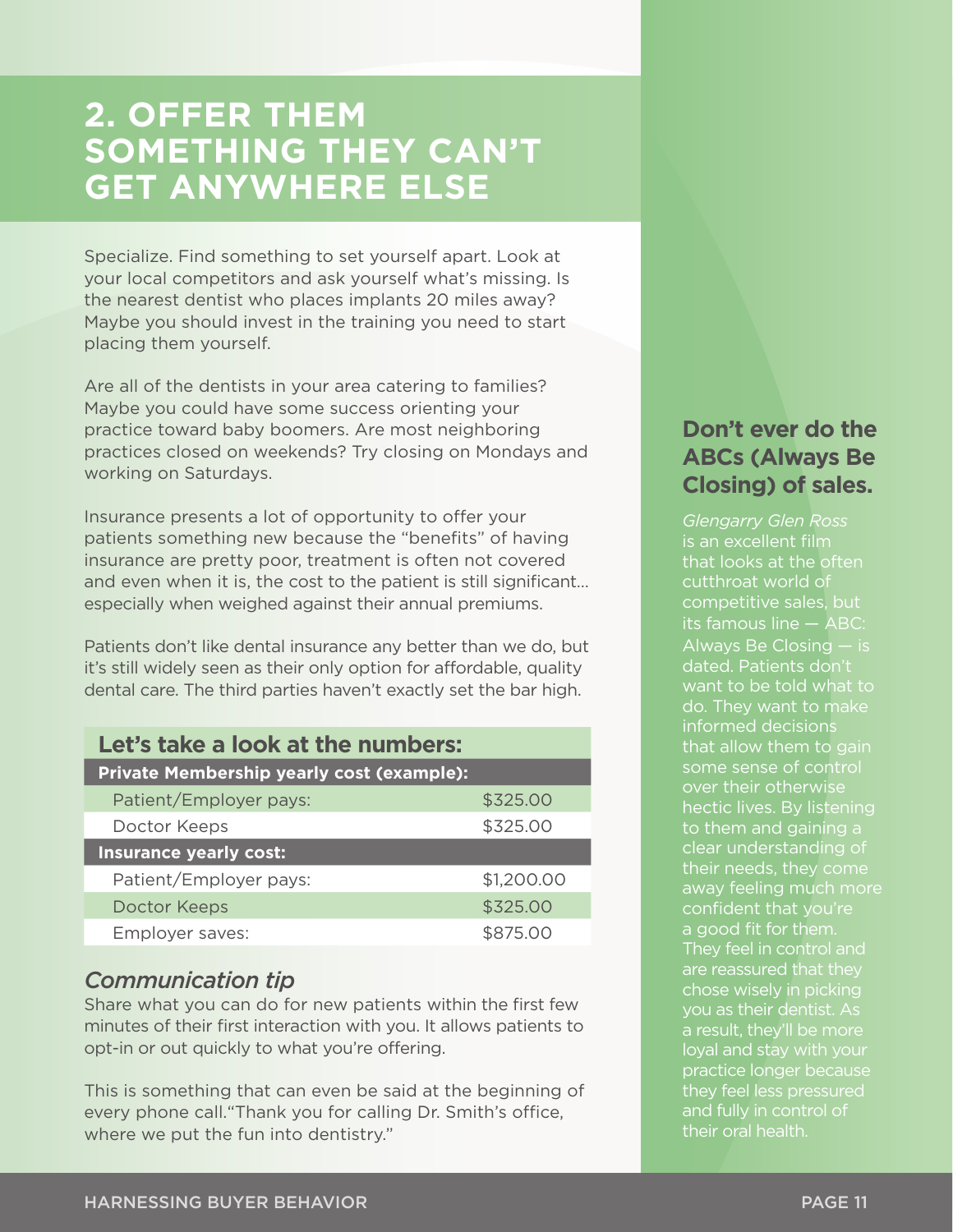What if you could provide a service to your patients that reduced or entirely eliminated the need for insurance? That could certainly set you apart. And what if you could provide the same services for the same price but you kept 100% of the revenue?

QDP, with our MemberDent software, has pioneered an in-house prepaid membership plan that can be extremely helpful in this process. It offers tremendous value to existing patients that, in turn, will encourage them to mention your practice and the plan to their friends, neighbors and associates.

## **MEMBERSHIP PLANS: INNOVATION AT ITS SIMPLEST**

Small businesses across the nation are struggling to retain good employees by offering employee benefit packages. Dental coverage is one of the most common benefits included in these packages. But is it worth the cost?

As you most likely already know, dental insurance premiums for small businesses can vary greatly depending on the number of employees, their ages, the company profile and the type of coverage provided. A cursory Internet search can generate hundreds of dental insurance quotes with monthly premiums averaging in the \$30-\$100 a month range. Most of these insurance plans require that the employee pay upwards of 20% of the total fee due for each office visit, and exclude many common treatments.

Although this is a great system for the insurance companies, this structure doesn't work out all that well for the local family or small business owner on a tight budget. It also creates a major financial disincentive for the insured patient to seek quality dental care – not only do they have to go off a list from the insurance company, they still have a copayment. Worst of all, the provider is left with the added administrative expense and hassle of dealing with the insurance company's low fee schedules, paperwork and collection issues.

On the other hand, when your practice offers a prepaid membership plan through QDP or MemberDent software, you can customize your annual membership fee and your menu of benefits to best meet your patients' needs. You can offer membership to individuals, families and even small business owners. In fact, the cost for business owners to purchase a prepaid membership plan in your practice for their employees will likely be less than half what they would spend on group dental insurance, while providing a much higher value benefit to the employees.

In addition, patients now have a major incentive to come into your office for an initial visit, oral exam, cleaning and other dental services, since they're all included in their prepaid annual membership fee. By marketing your plans to local business owners, you could potentially attract hundreds of new patients to your practice, without having to make hundreds of individual sales.

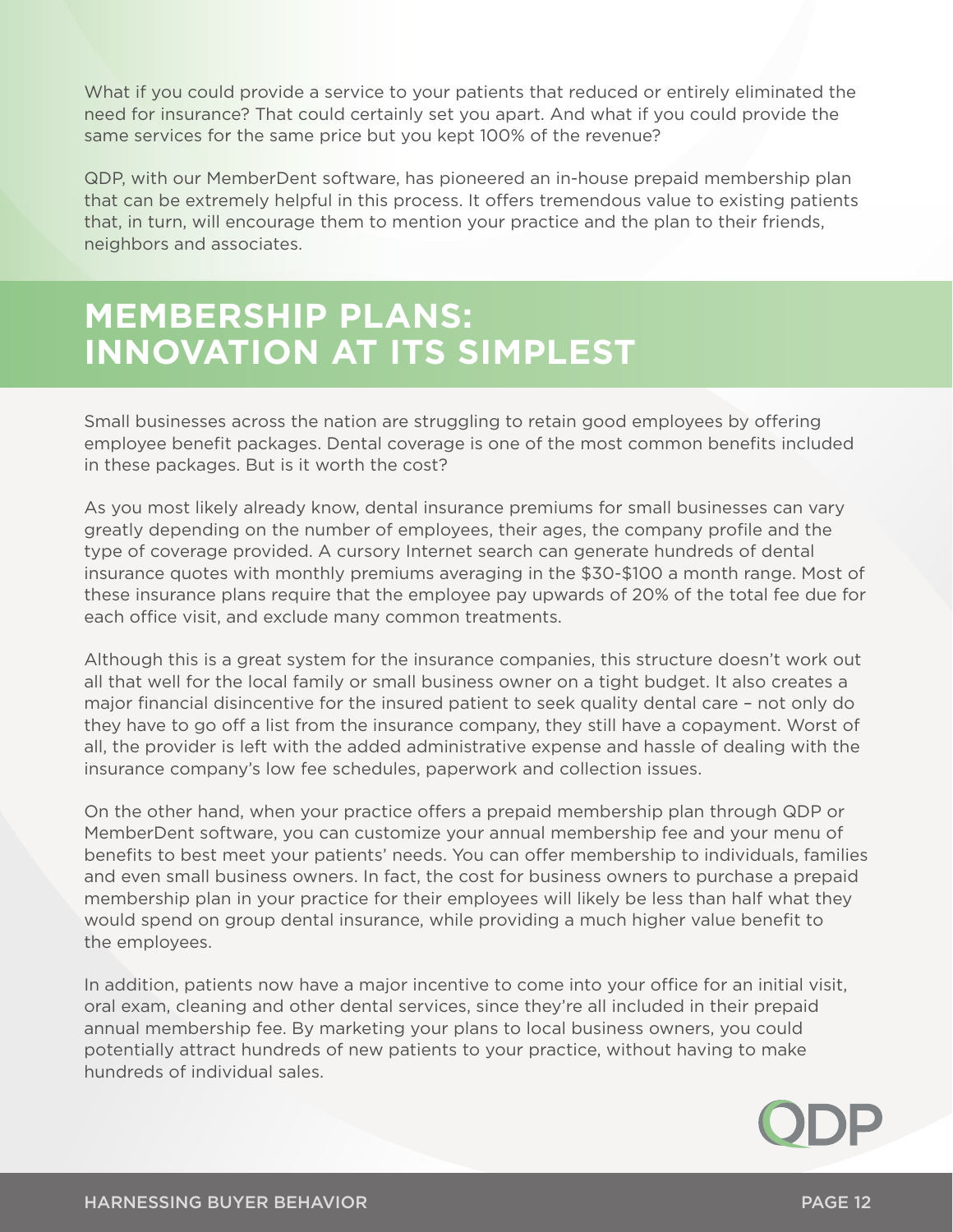And since the prepaid membership plan is entirely in-house, your patients will pay for all services directly, you'll keep 100% of all plan membership fees paid and you'll greatly reduce insurance company paperwork headaches and collection costs for your front office staff!

## **3. MAKE YOUR OFFICE MORE FUN**

Have you ever met someone you just didn't want to be around? They were probably dour, lacked a sense of humor, rarely smiled and were closed off. Imagine if your office staff was like that person. Your patients may tolerate them, but they're certainly not going to enjoy their company, and that's a problem when you want to grow your practice and improve case acceptance and recall.

You may be a healthcare provider, but you are not a medical office. Don't act like one. People hate going to the doctor, and if your office feels like a doctor's office, they're not going to enjoy coming to see you either.

Besides, making your office more fun benefits you as well. Who wouldn't enjoy coming into work every morning and having a good time until the end of the day? Even if you're satisfied with your work, your team may not be, and they're the face of your practice. People enjoy being around warm, pleasant people who seem to be having fun, especially if they feel like they're a part of it.

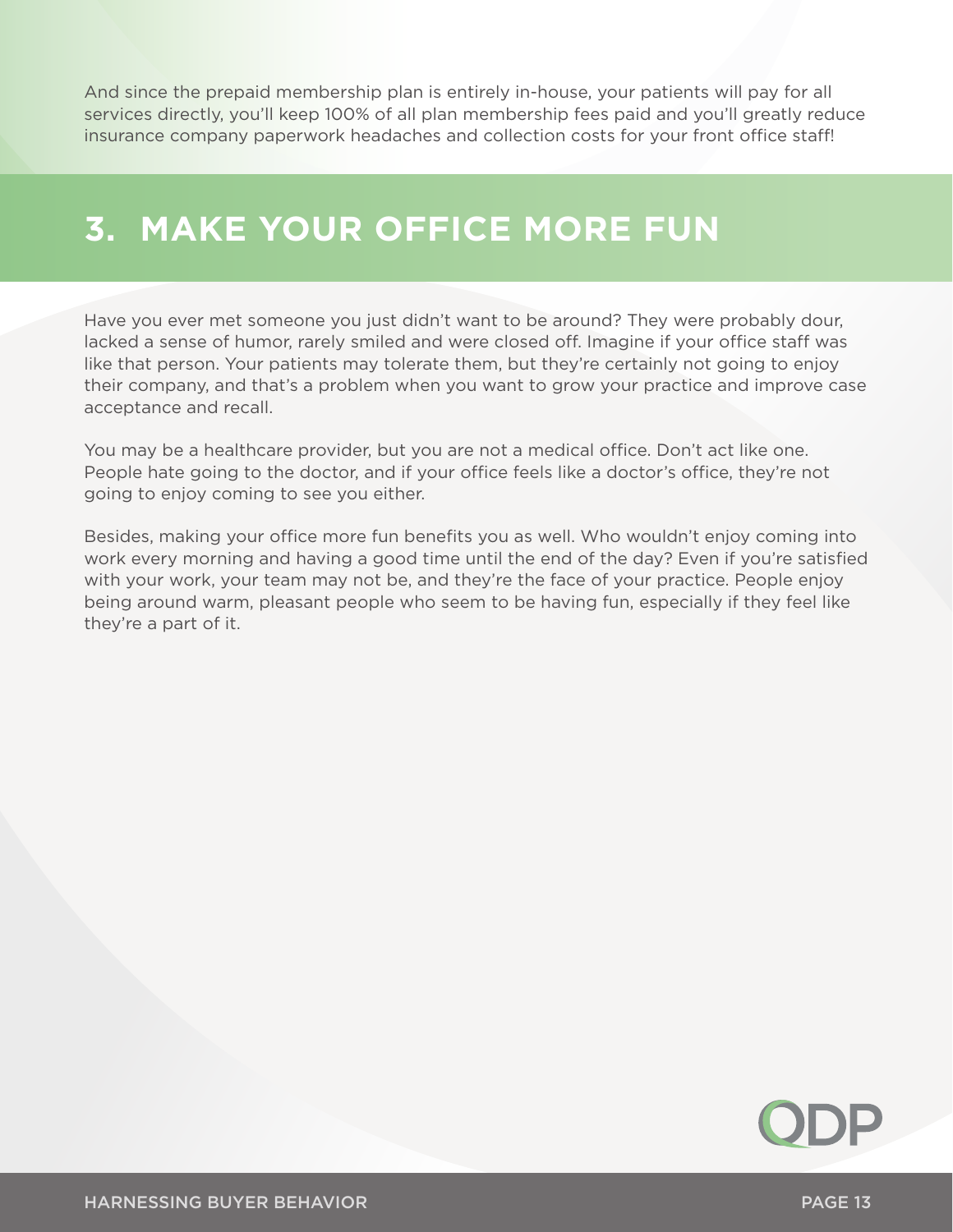## **HERE ARE SOME THINGS YOU CAN DO TODAY TO MAKE YOUR OFFICE CULTURE MORE FUN AND MORE ATTRACTIVE:**

#### **Personalize your office:**

You and your team are unique, so why not shape your office to reflect this. Is one of your hygienists an artist? Consider hanging some of her paintings in the lobby. Is your receptionist a writer? Why not post some of her writing on your website? Let your team program your music for a day or pick which movies you play in your lobby (all work appropriate, of course). This will all help give your patients a better idea of who you are as you also learn about them.

#### **Reduce your stress:**

It's not all about the employees. A stressed owner makes for an equally stressed team, so make sure you're managing your stress level effectively and get help if you're having trouble.

#### **Embrace social media:**

You may have a website, but are you on Facebook and Twitter? You should be. Create a Facebook page and Twitter feed for your practice and encourage all of your patients to become fans and follow you. Make sure you update them both regularly with information on oral health and any specials you may be running at the practice. But don't keep it all business – feel free to post fun photos of your office or updates about your personal lives (for example, if your associate just ran a marathon in Germany, tweet about it!).

#### **Send cards:**

If you receive a referral from a patient, send them a personalized thank you note. Send out cards for holidays, or when one of your patients reaches a milestone in their life, such as an anniversary or college graduation. Just make sure the cards are appropriate. This isn't the place for a one-size-fits-all corporate card with your logo on the front and not much else.

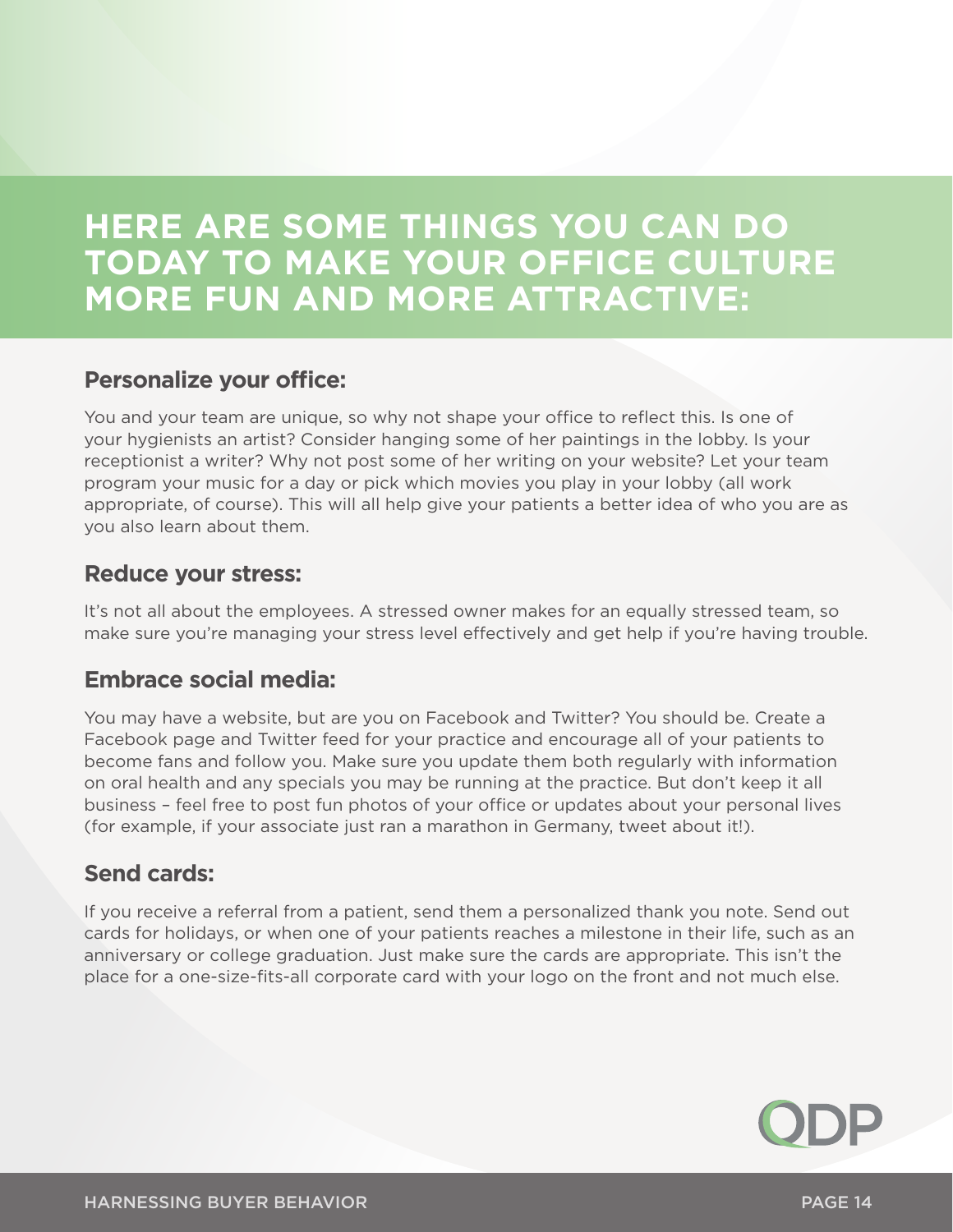#### **Make phone calls:**

Along with sending cards, don't be afraid to pick up the phone. Give your patients occasional calls to let them know you care about them, and have members of your team make calls too. You don't need to do this too often. One call per active patient per year is plenty; even that single call can make a big impact on a patient's relationship with your practice.

#### **Tell jokes or stories:**

Dental operatories can be frightening places, particularly for anxious patients. Most of them would be happy for a little levity to ease the tension. Don't be afraid to tell jokes or to engage your patients in fun conversations. One of the surest ways to make a patient feel unimportant is to not consider or include them in the conversation you're having while you're treating them. It's true that their speech is limited when you're asking them to open wide, but occasionally it's worth putting down the tools and letting them talk. It gives their mouth a break and lets them feel like part of the family.

#### **Put some excitement back into your career:**

Consider ways to put some enjoyment back into dentistry for you. Maybe it's dentistry on the road, or making Sunday house calls to octogenarians. People can tell when you are passionate about something. When you exude happiness, people want to be a part of it.

#### **Mash-ups:**

If there's something you love to do, consider mixing it with your business. If you love dining out, then start a monthly "dentist dinner" where you, your team and a handful of your patients, or retiring doctors dine out at a new restaurant in the area. Like sports? Run a football pool at your practice or sponsor a local sports team and give discounts to patients who go see them play. Creating one or two mash-ups like these and really touting them to your patients will immediately communicate the message that your practice is not like other dental practices.

#### **Host oral health seminars:**

The average person doesn't know much about oral health. You could really help change that for your patients by hosting occasional oral health seminars. But who says education has to be boring? Why not turn them into wine-and-learns for your adult patients, or serve cake and play games (with prizes for the winners) for your younger ones?

#### **Make the end of the experience memorable:**

Remember the concept of primacy and recency. People remember first impressions and final moments most. Yet think about how dental appointments usually end: with a bill, and frequently with confusion over how much the patient is actually expected to pay. This is one area where a prepaid membership plan can do wonders; because payment is received in advance, patients can walk away with a positive interaction with you and the team fresh in their minds.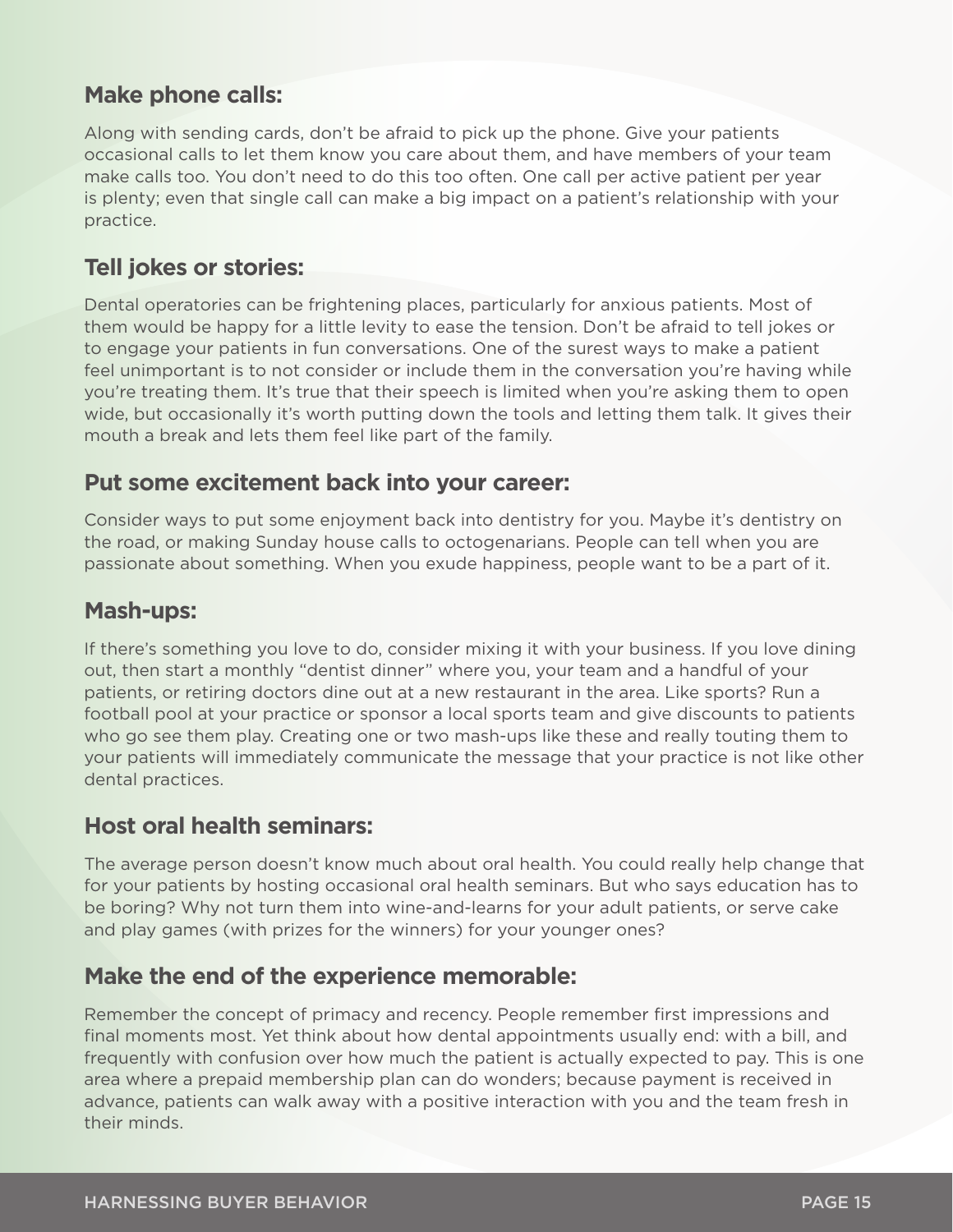## **PATIENTS WANT TO LIKE YOU**

At its core, attracting new patients is all about understanding human nature and how it shapes people's perceptions about going to the dentist. Patients want good care, but even more than that, they want to feel like they're cared for. They want to feel like part of an exclusive family where they're appreciated and where they have a genuine say. And they want value. Offer them what they want in a way they find valuable, and you'll have their buyin for life.

The bottom line is that your patients — including any prospective patient who may be considering picking up the phone to make an appointment — want to like you. It reaffirms that they chose well in making you their dentist and it allows them to feel better about themselves and their oral health. If you understand this and realize how readily it paves the path for your success, then innovation and change stop seeming frightening and risky, and start to look exciting.

Consider prepaid membership plans. Consider limiting your reliance on insurance. Consider becoming far more consultative and making your office fun. But most important, consider how every successful business owner has faced the same problems you face and came up with innovative solutions to them, and that the only thing preventing you from doing the exact same is the very thing that can also allow you to follow in their footsteps — you!